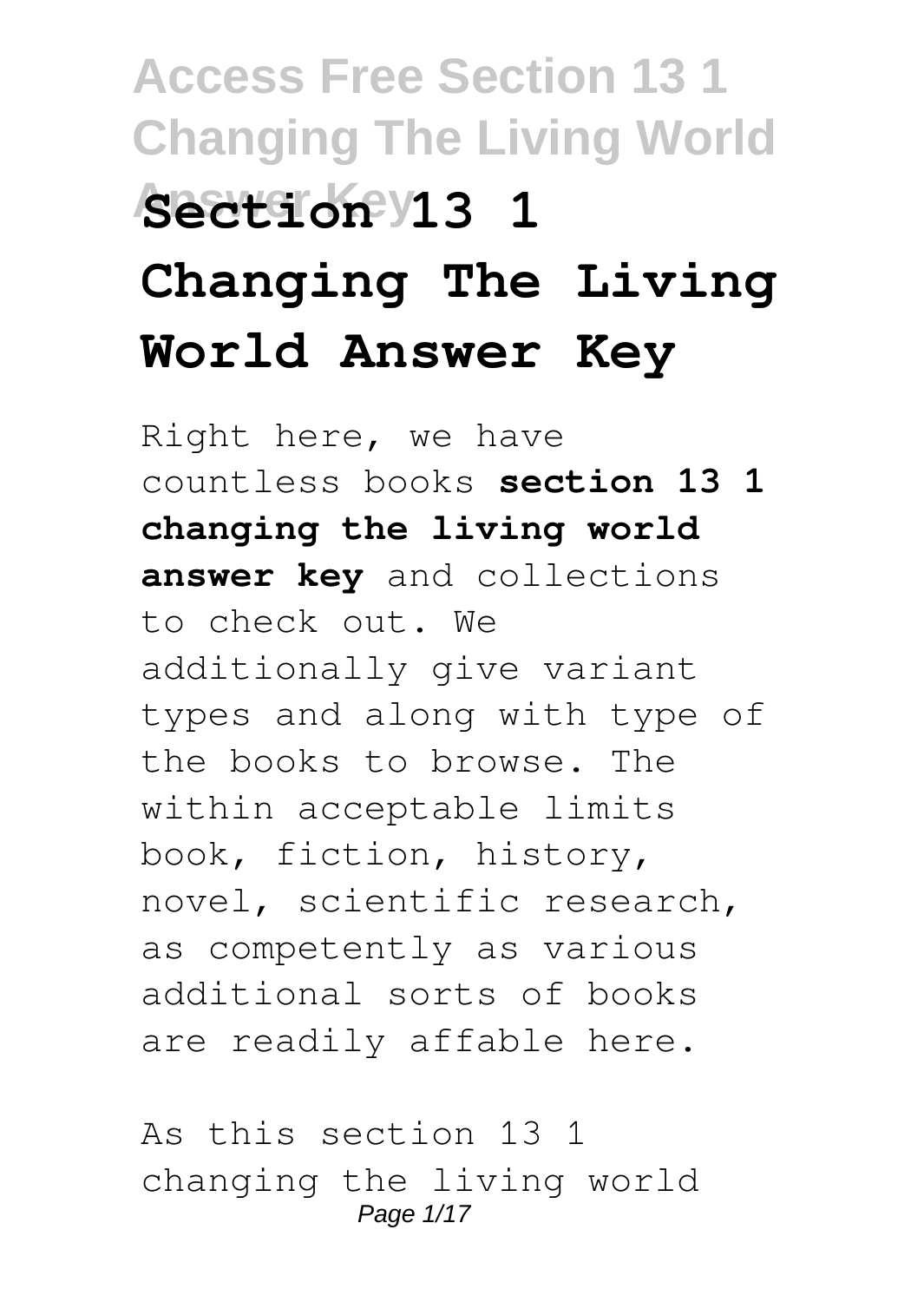**Answer key, it ends going on** brute one of the favored book section 13 1 changing the living world answer key collections that we have. This is why you remain in the best website to look the incredible books to have.

11 Be Subject to Governing Authorities Romans 13:1-6 Cambridge IELTS 13 Listening Test 1 with Answers | Most recent IELTS Listening Test 2020 Cambridge IELTS Listening, Book 13 Test 1 | With Answers

Change of basis | Essence of linear algebra, chapter 13 Cambridge IELTS 13 Listening Test 2 I with Answers I Most Page 2/17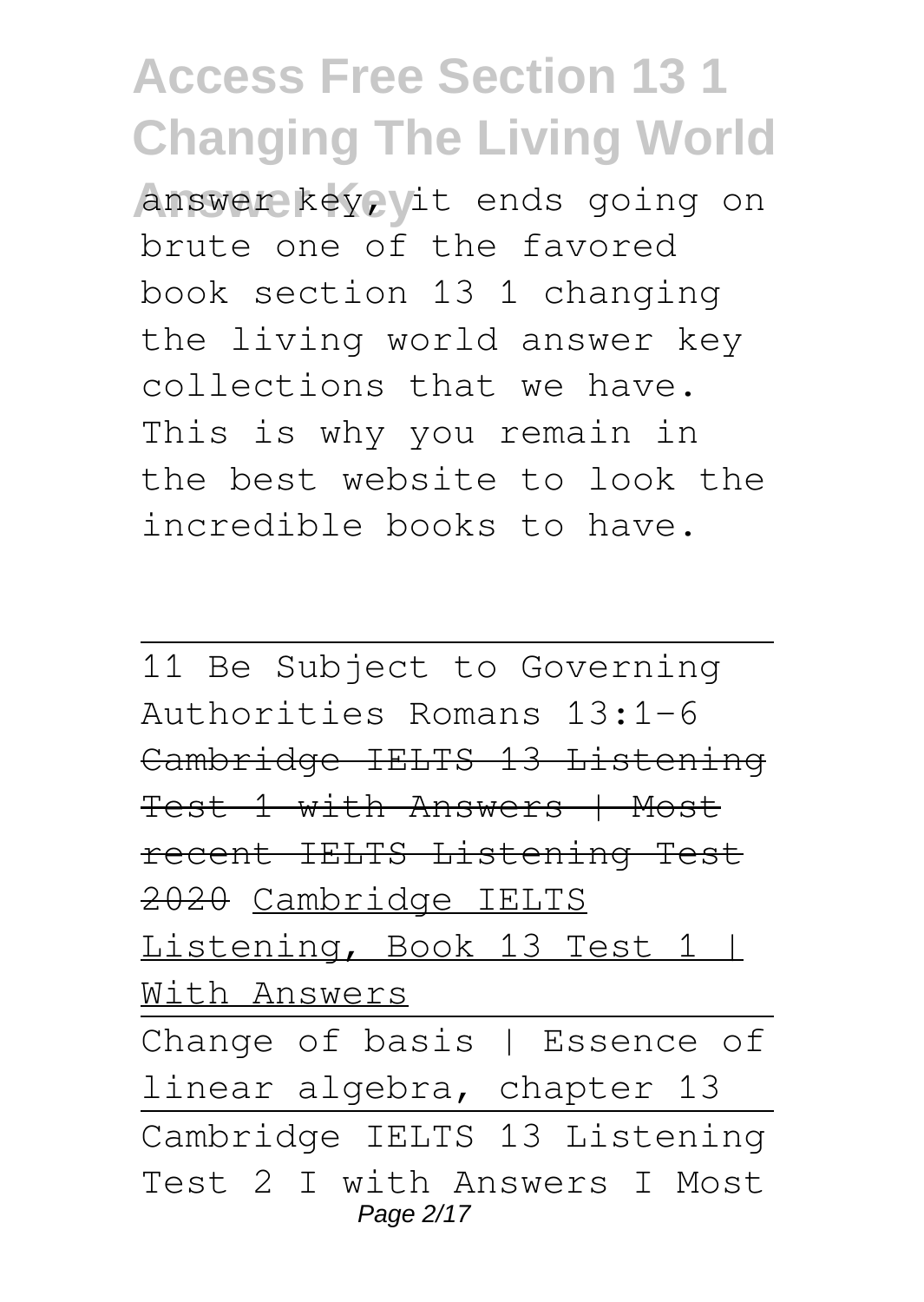recente IELTS Listening Test 2020

Eigenvectors and eigenvalues

| Essence of linear algebra, chapter 14

Cambridge IELTS 13 Listening Test 3 | Latest Listening Practice Test with answers 2020

MACKLEMORE \u0026 RYAN LEWIS - SAME LOVE feat. MARY LAMBERT (OFFICIAL VIDEO) Game Changing Week Ahead....!!! Mercury Turns Direct! || Astrology Weekly Predictions *Stanford Psychiatrist Reveals How Cognitive Therapy Can Cure Your Depression and Anxiety One Direction - Night Changes* Wake Up and Put God First | Morning Prayer Page 3/17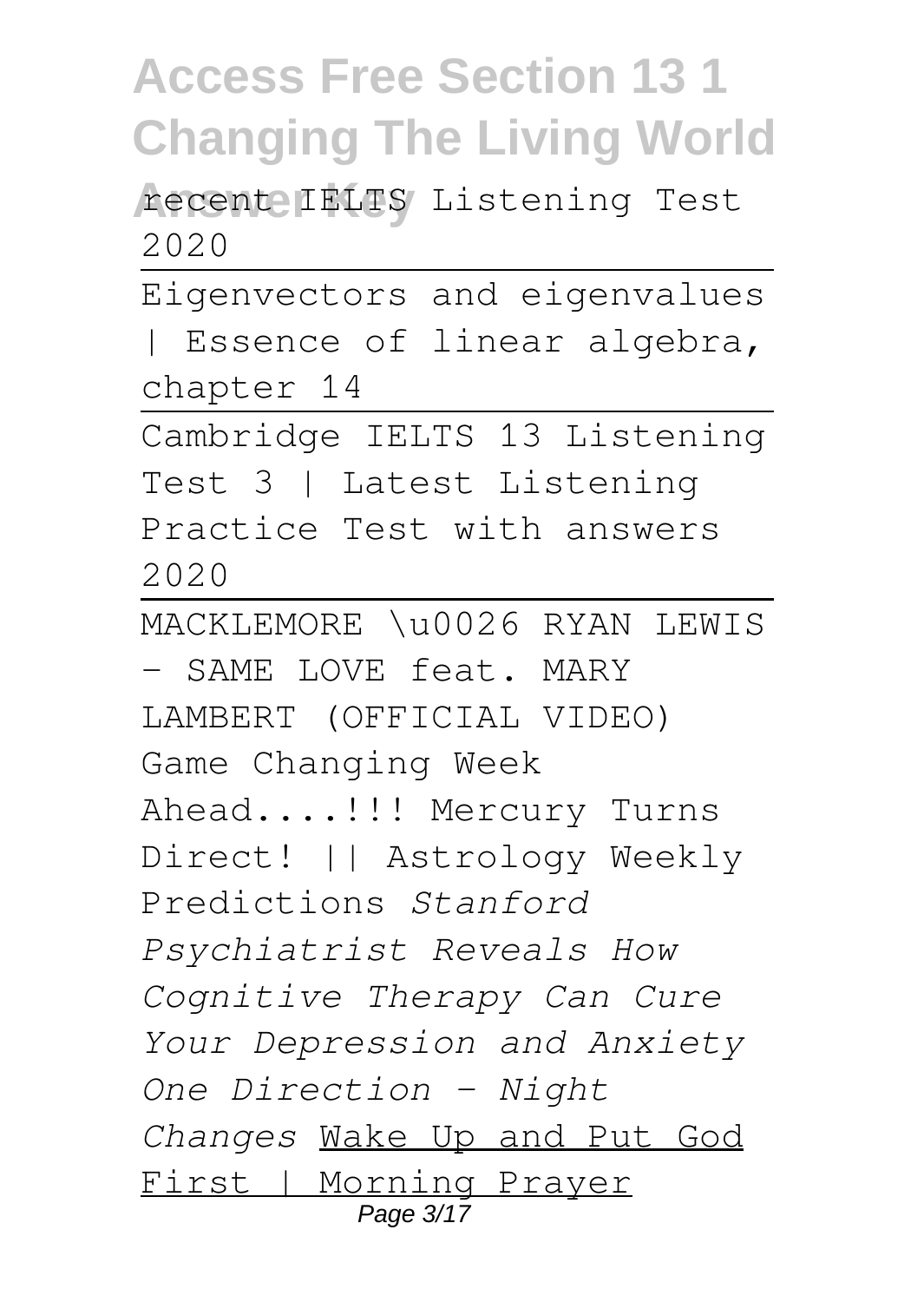**Answer Key** TEDxSSN - Dr. Pawan Agrawal - Mumbai Dabbawalas *WKU Excel2016 Project 1 Divorce Section 13, 13A \u0026 13B of Hindu Marriage Act 1955* word Module 2 Project a The determinant | Essence of linear algebra, chapter 6 Word Module 2 Project 1 Linear combinations, span, and basis vectors | Essence of linear algebra, chapter 2 Cambridge IELTS 15 Listening Test 1 with answers I Latest IELTS Listening Test 2020 *Cambridge IELTS 13 Listening Test 2 Questions Answers \u0026 Subtitle Full HD 1 ?????Sunday School Lesson: Abiding In Love November 8, 2020* **Change Yourself , CHange Others, Change the** Page 4/17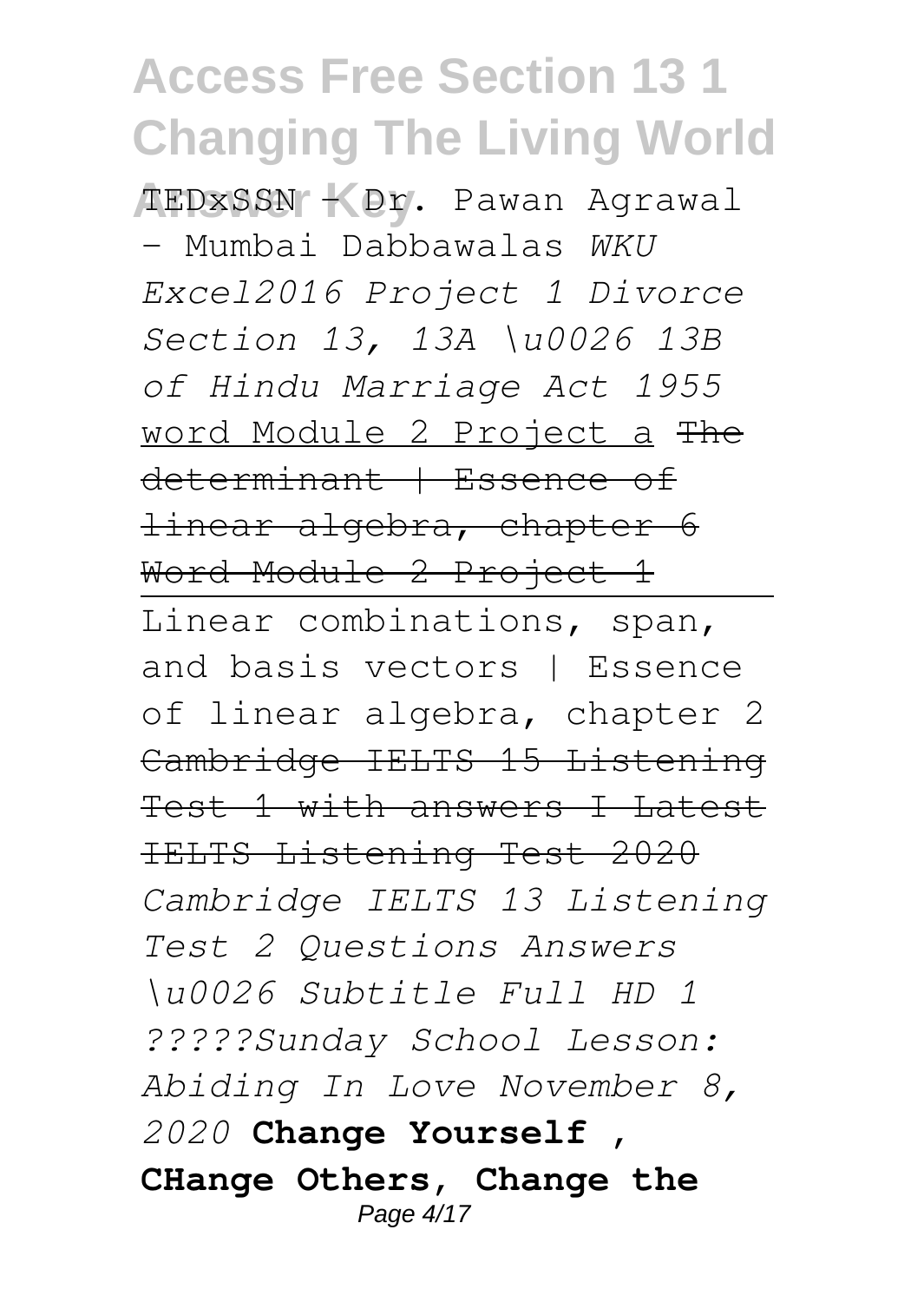**Answer Key World Level Up** Cookery Classes Cambridge IELTS Listening Test | IELTS 12 Listening Test 1 Q \u0026 A || Diarrhea, Deficits, \u0026 Fat gym teachers ????? ???????, ????????,Divorce On the ground of Cruelty ,Section 13(1)(i-a) Hindu Marriage Act,1955 **Chapter 13 Production and Cost FELTS** 

Book 13 - Listening Practice Test 1

Section 13|| Hindu Marriage Act, 1955|| Provision of Divorce #hindumarriageact #hindulaw #divorceSection 13 1 Changing The Increasing the tenant's rent by serving a Section 13 Notice: Section 13 is a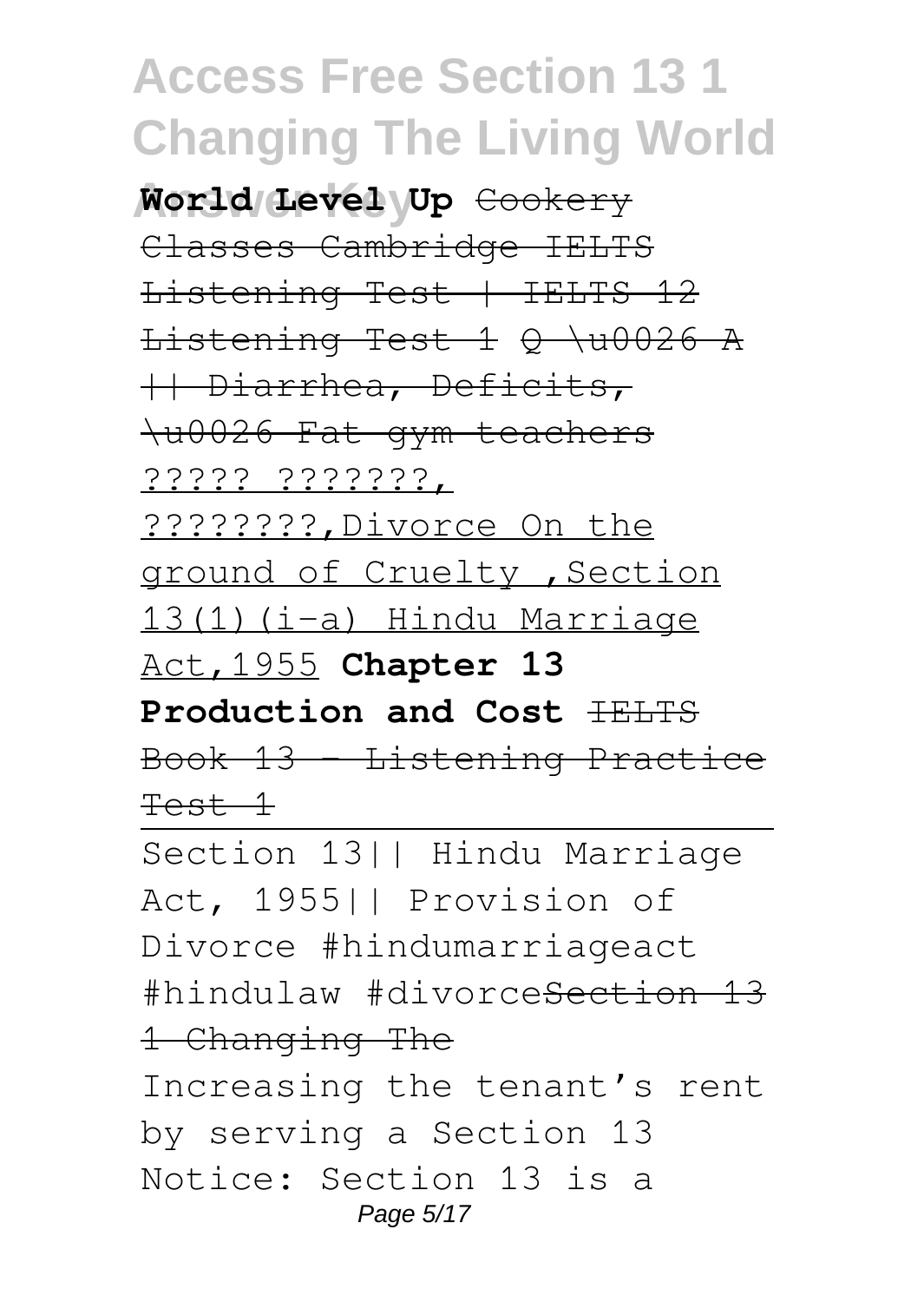common way to increase the rent when you can't agree with the tenant in writing. This is a formal process and requires a prescribed form (called Form 4) to be completed and served on the tenant. Here we will describe how to use Section 13, including: When Section 13 can be used. How to fill in and serve Form 4.

How to Increase the Rent by Serving a Section 13 Notice ...

Enacted version. Section 13 of the Children Act 1989 , as originally made (that is — without any amendments), is as follows: Change of child's name or removal from Page 6/17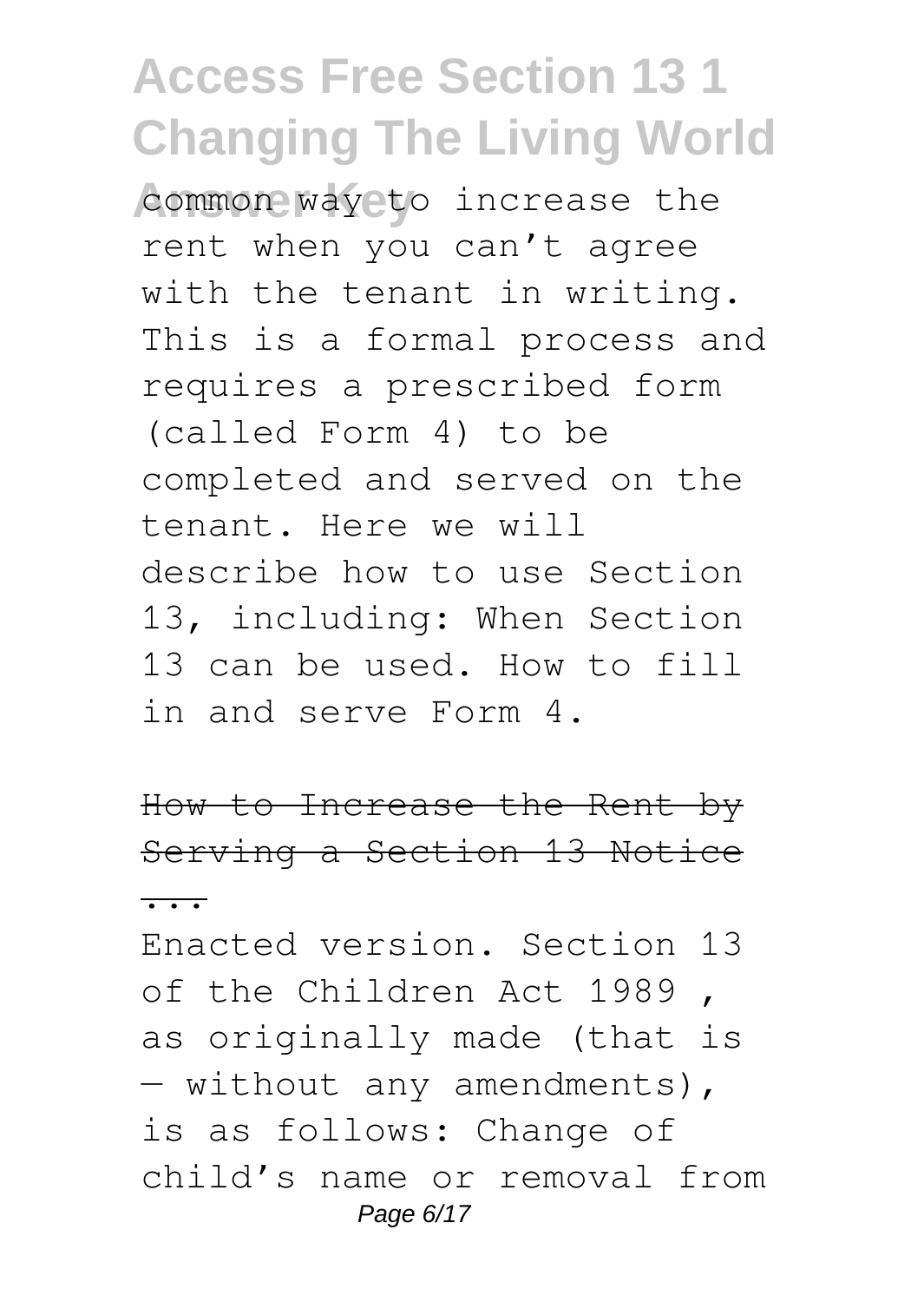Aurisdiction. (1) Where a residence order is in force with respect to a child, no person may  $-$ . (a) cause the child to be known by a new surname; or.

Section 13 of the Children Act 1989 | Deed Poll Office s.13(1)(b) Housing Act 1988; Contour Homes Ltd v Rowen [2007] EWCA Civ 842; Chouhan v Earls High School [2016] UKUT 405 (LC). London District Properties Management Ltd (2) Ferguson (3) Ferguson (4) Sawer v (1) Goolamy (2) Goolamy [2009] EWHC 1367 (Admin).

Shelter Legal England Periodic tenancies Section Page 7/17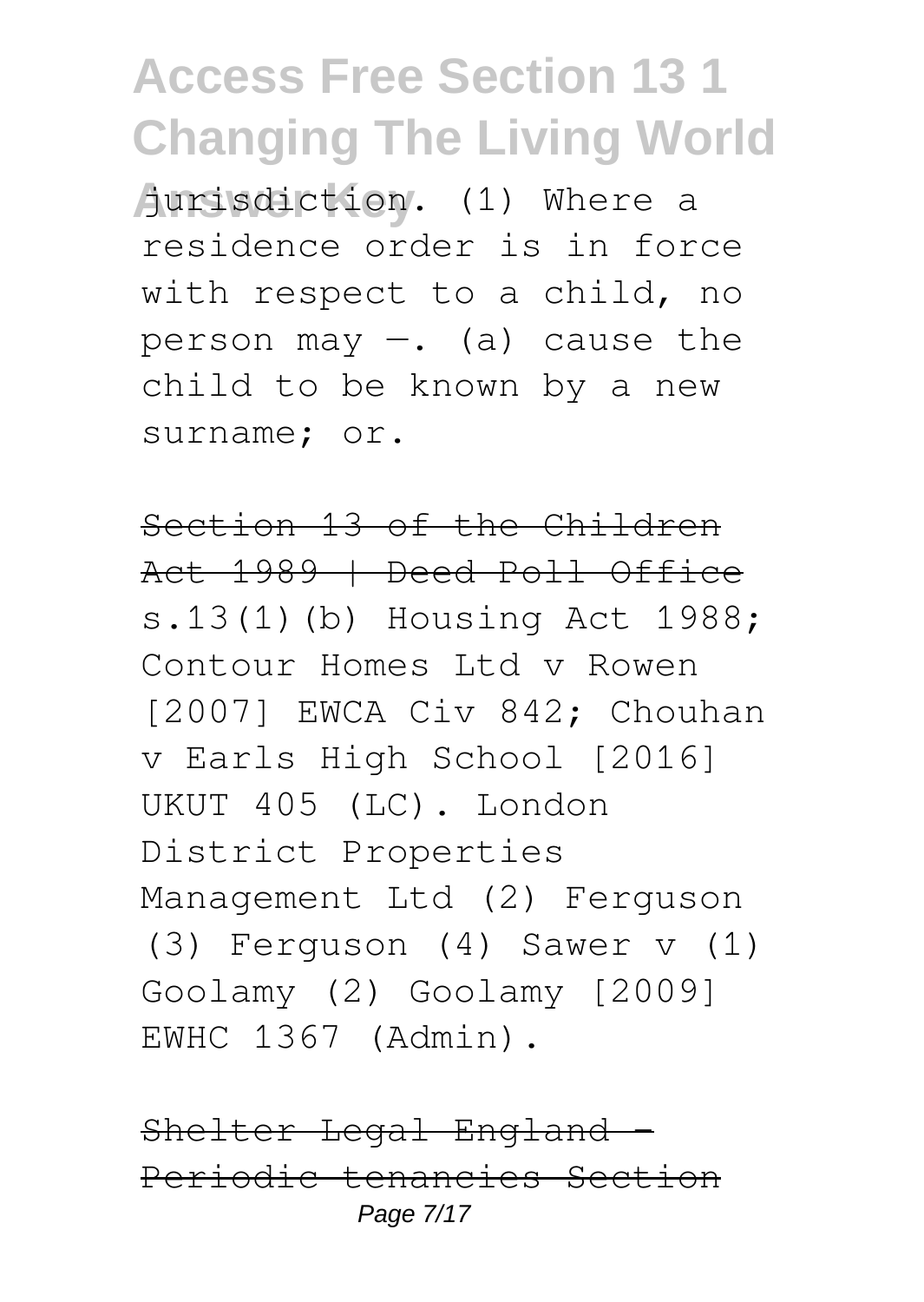**Answer Key** 

Title: Glencoe Section 13 1 Changing The Living World Answer Key Author: wiki.ctsnet.org-Leonie Moench-2020-09-09-12-52-42 Subject: Glencoe Section 13 1 Changing The Living World Answer Key

Glencoe Section 13 1 Changing The Living World Answer Key Section 13 – Change of child's name or removal from jurisdiction Introduction Where a child arrangements order dealing with a child's living arrangements is in force, subsection (1) prevents any person from causing the child to be Page 8/17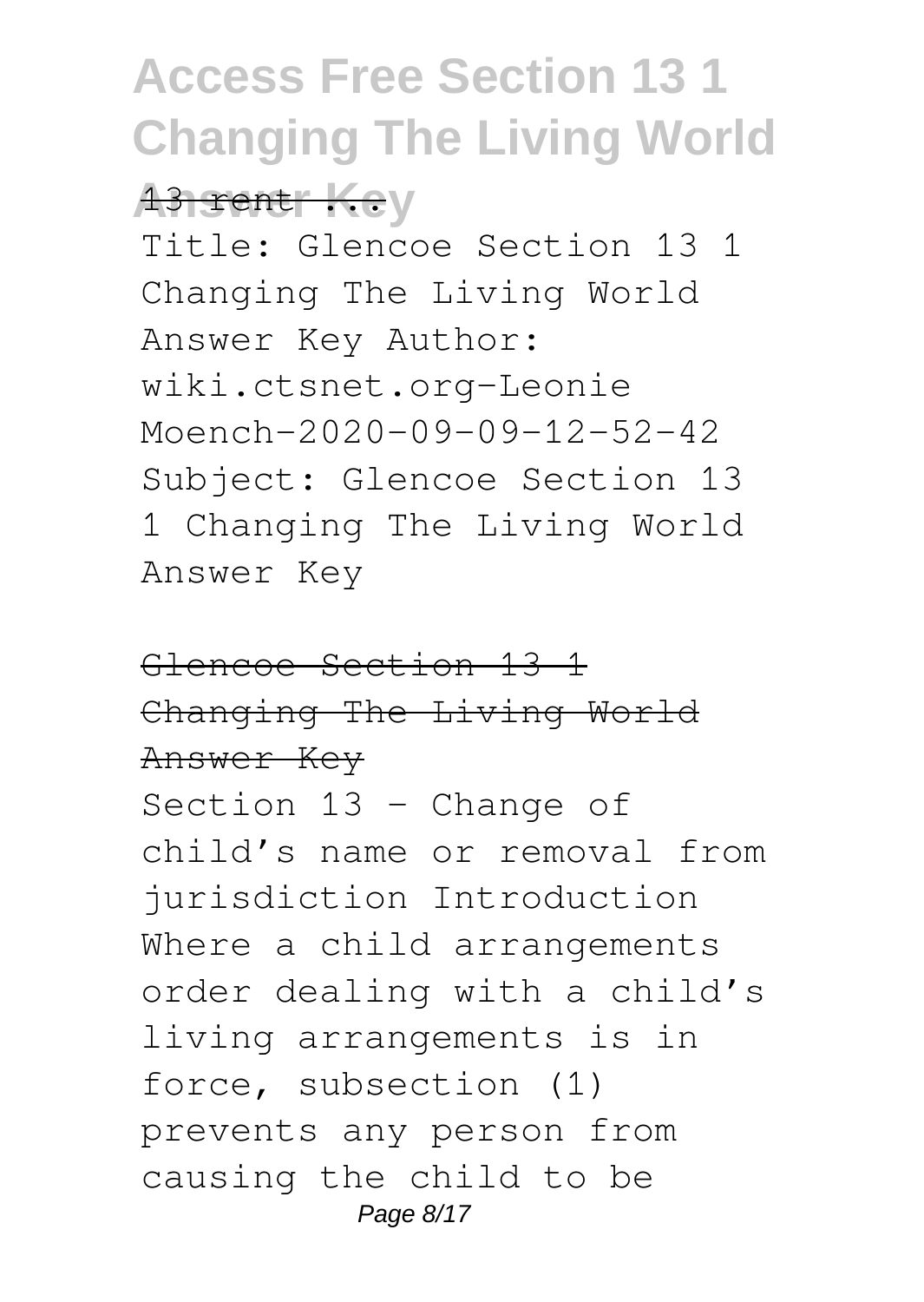**Answer Key** known by a new surname or from removing the child from the UK unless either of the following conditions is satisfied: (i) each person with PR for the child has given […]

Section 13 - Change of child's name or removal from ...

You might be able to get the tribunal to change the date of your rent increase to the date of the hearing, rather than the date of your section 13 notice. You'll have to prove to the tribunal that paying the rent increase from the date of the section 13 notice would cause you problems. Page  $9/17$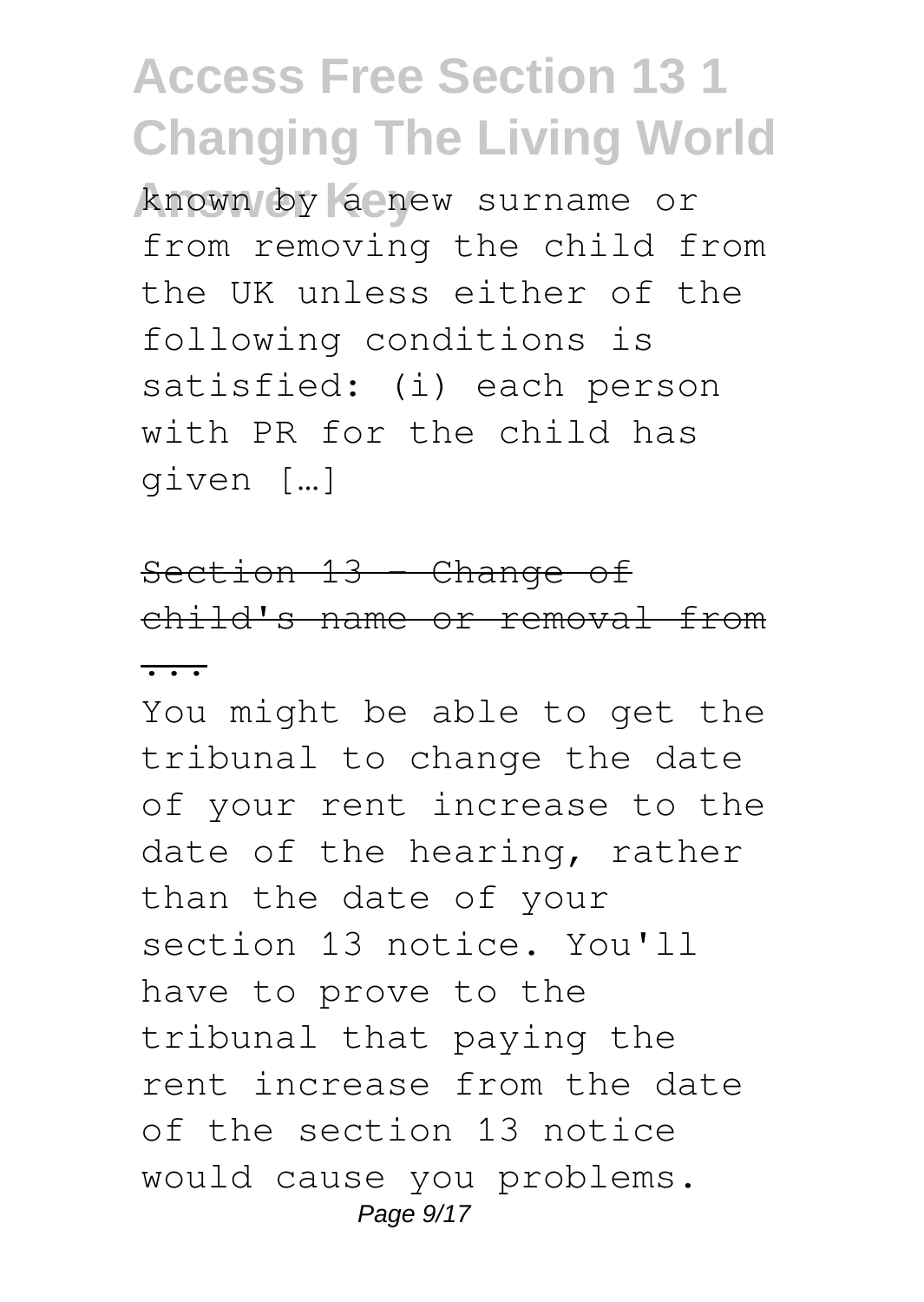Challenging a rent increase - Citizens Advice

13 Change of child's name or removal from jurisdiction. E+W (1) Where a [F1 child arrangements order to which subsection (4) applies] is in force with respect to a child, no person may  $(a)$ cause...

Children Act 1989 Legislation.gov.uk Section 13 Notice The Housing Act 1988 makes it a requirement for a landlord to issue the tenant with a Section 13 notice if the increase in rent is not stated in the tenancy agreement and the tenant Page 10/17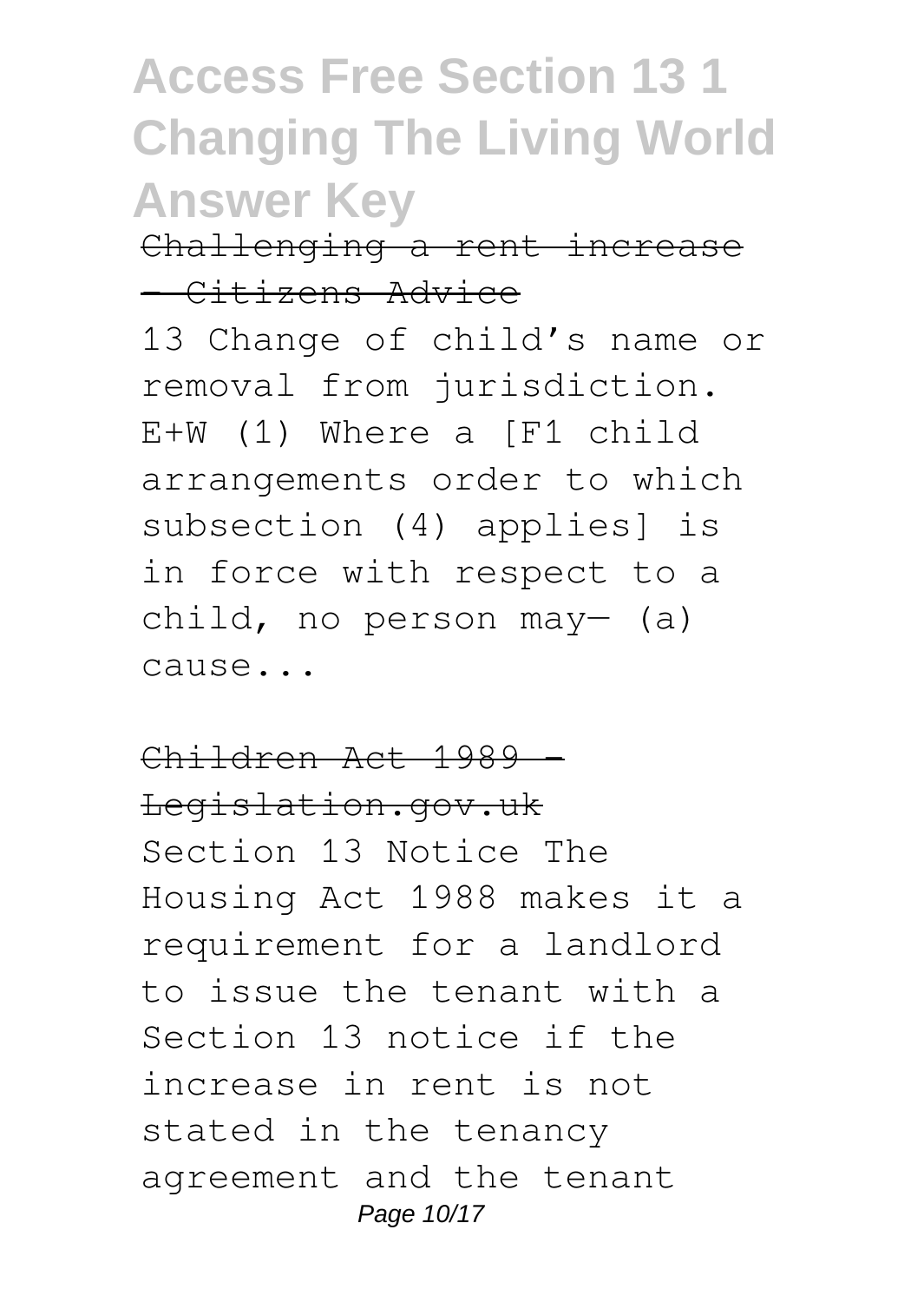refuses to agree to the increased rent proposed. The form giving notice of an increase in rent is required to be completed by the landlord.

#### Notice of Rent Increase using Section 13 Documents & **Template**

(1) The amount of council tax which a person is liable to pay in respect of any chargeable dwelling and any day (as determined in accordance with sections 10 to  $13$ ) – (a) in the case of a dwelling situated in the area of a billing authority in England, is to be reduced to the extent, if any, required by the authority's Page 11/17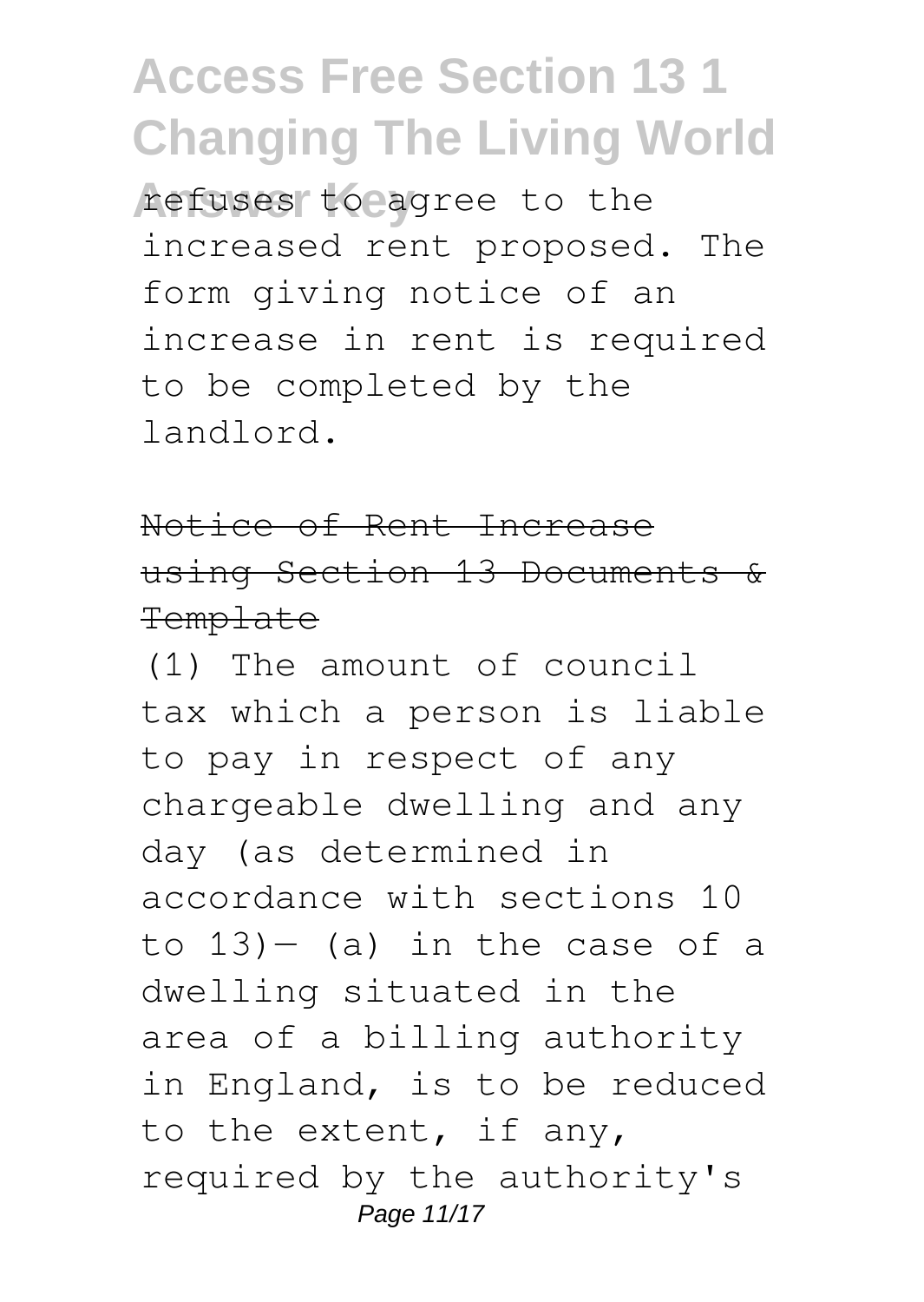council tax reduction scheme (see subsection (2));

Local Government Finance Act 1992 Legislation.gov.uk HM Revenue and Customs (HMRC) is usually told automatically when you change gender legally by applying for a Gender Recognition Certificate. Tell your employer at the same time - they must update ...

#### Tell HMRC about a change to your personal details: Gender ...

13.1 Staff will receive the entitlement to annual leave and general public holidays as set out in Table 6 (see Page 12/17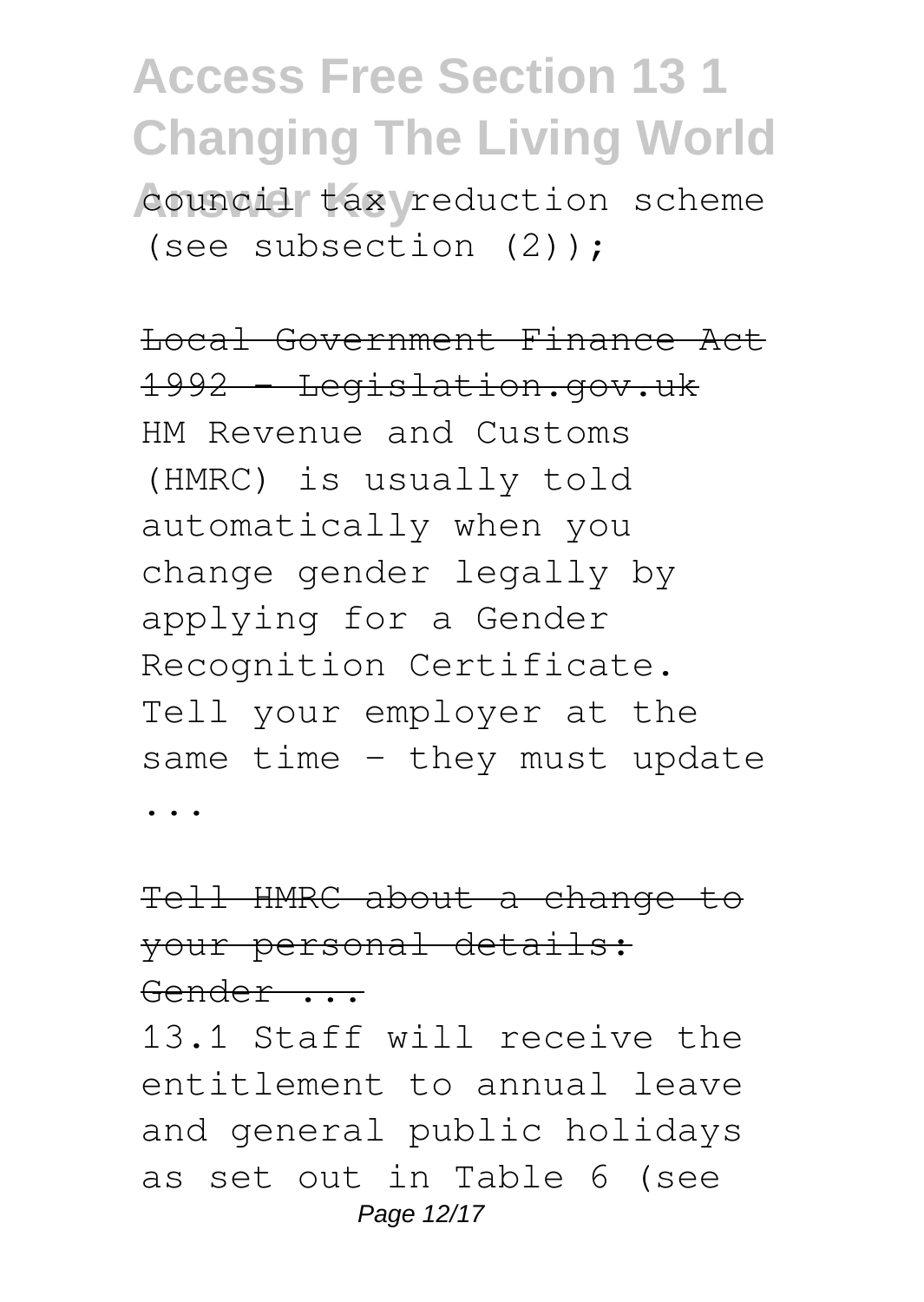**Section 12 for provisions on** reckonable service). Table 6: Leave entitlements1 13.2 Local arrangements to consolidate some or all of the general public holidays into annual leave may operate, subject to agreement at local level.

Section 13 Annual leave and general public holidays -  $NHS$  ...

Under Section 13(d)(3) of the Exchange Act, the group is treated as a new "person" for purposes of Section  $13(d)(1)$ , and the group is deemed to have acquired, by operation of Rule 13d-5(b), beneficial ownership of the shares beneficially owned by Page 13/17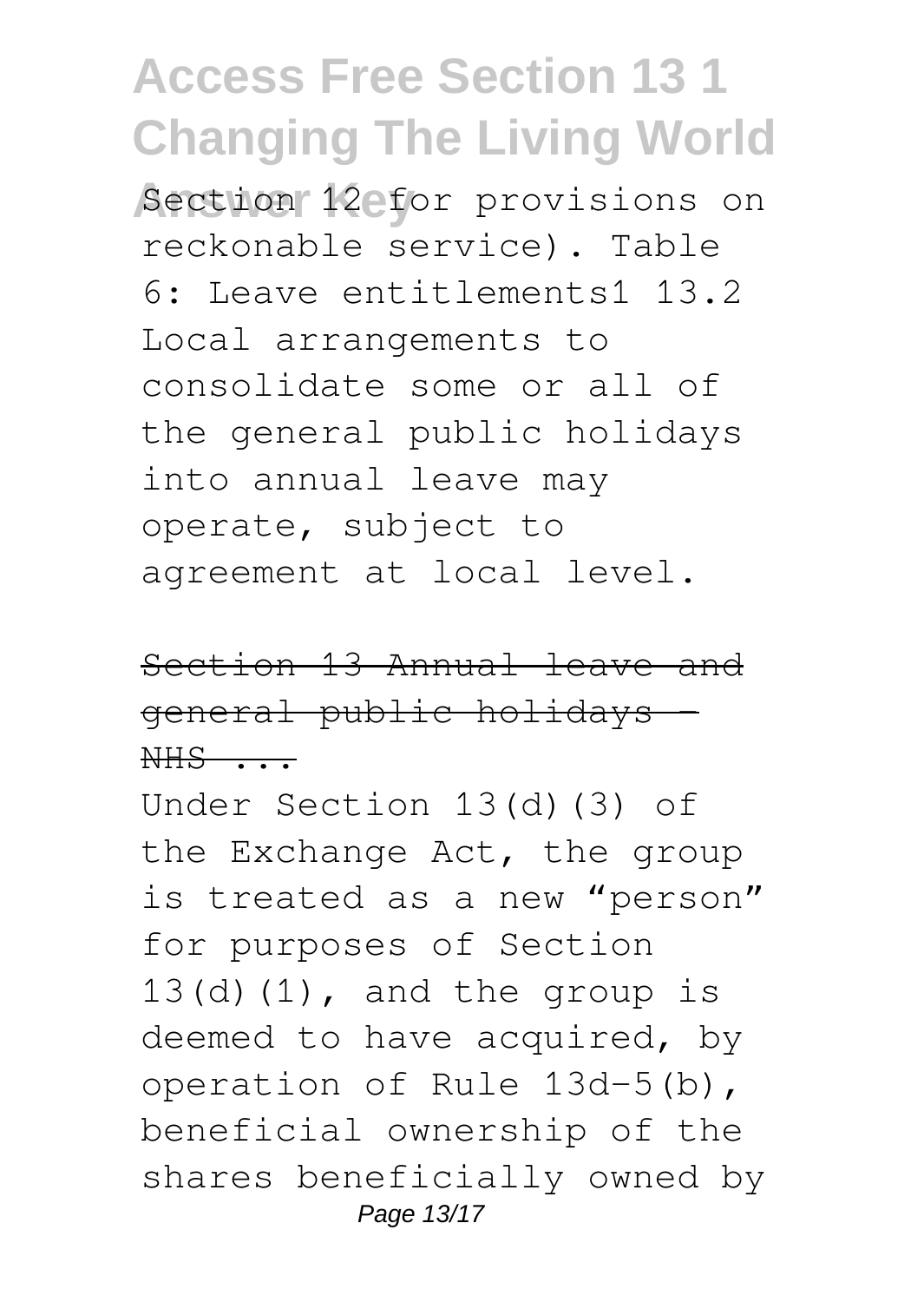**Ats members.** (Note that the analysis is different for Section 16 purposes.

Exchange Act Sections 13(d) and 13(g) and Regulation 13D- $G \rightarrow \bullet$ 

This form should be used by a landlord or a tenant who has been served with form 1 (notice under Section 6(2) of the Housing Act 1988), varying the terms of a statutory periodic tenancy.

#### Assured tenancy forms

GOV.UK

Title: Chapter 13 Section 1 Changing Ways Of Life D Reading Author: wiki.ctsnet.org-Doreen Schweizer-2020-09-17-20-42-2 Page 14/17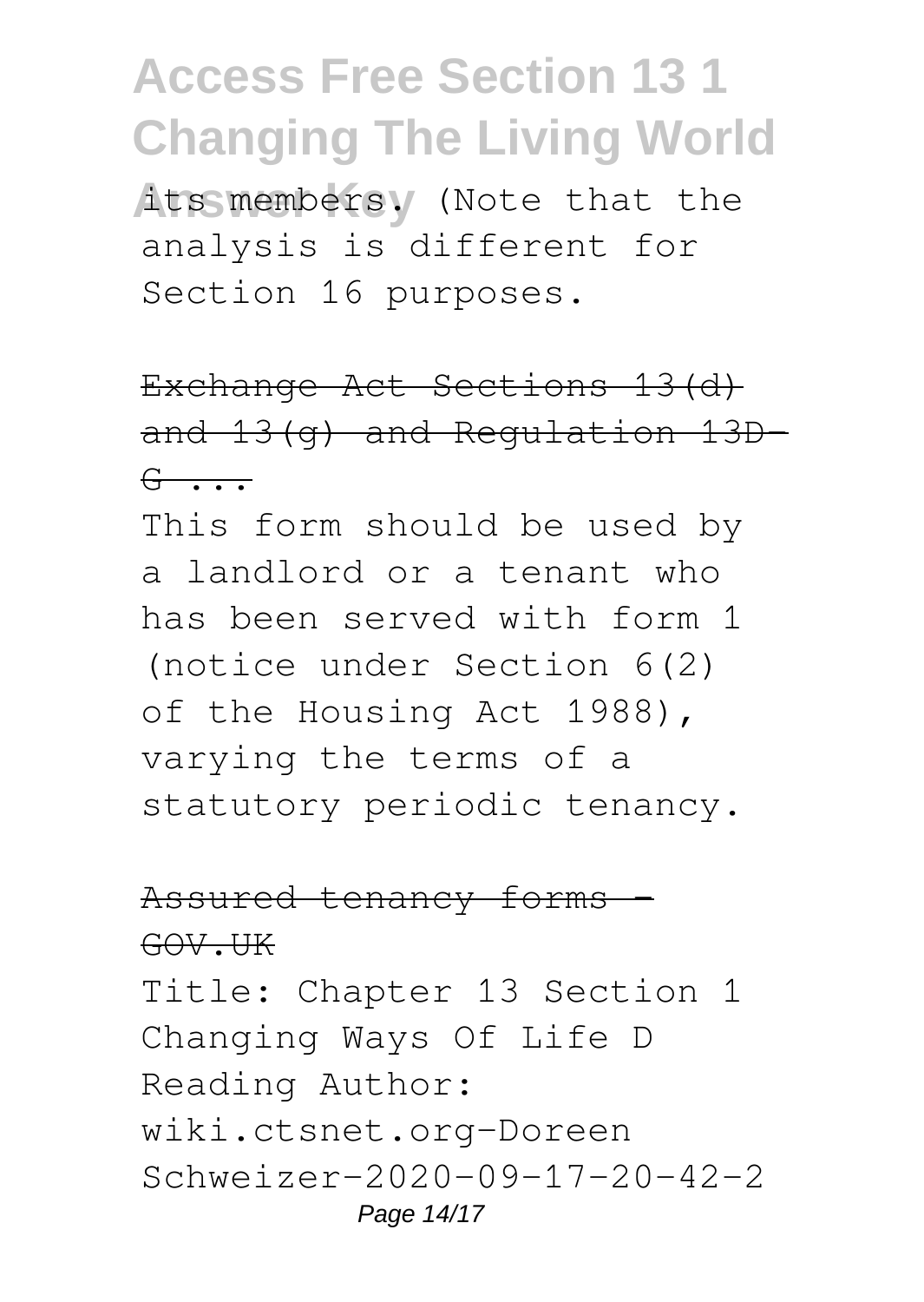**Answer Key** 4 Subject: Chapter 13 Section 1 Changing Ways Of Life D Reading

Chapter 13 Section 1 Changing Ways Of Life D Reading

The key section which authorises the discretionary reduction is Section 13A (1)  $(c)$ :  $(1)$  The amount of council tax which a person is liable to pay in respect of any chargeable dwelling and any day (as determined in accordance with sections  $10$  to  $13$ ) –

Council Tax Section 13A discretionary reductions –  $HGFA92$ 13.7.1 How a person is seen Page 15/17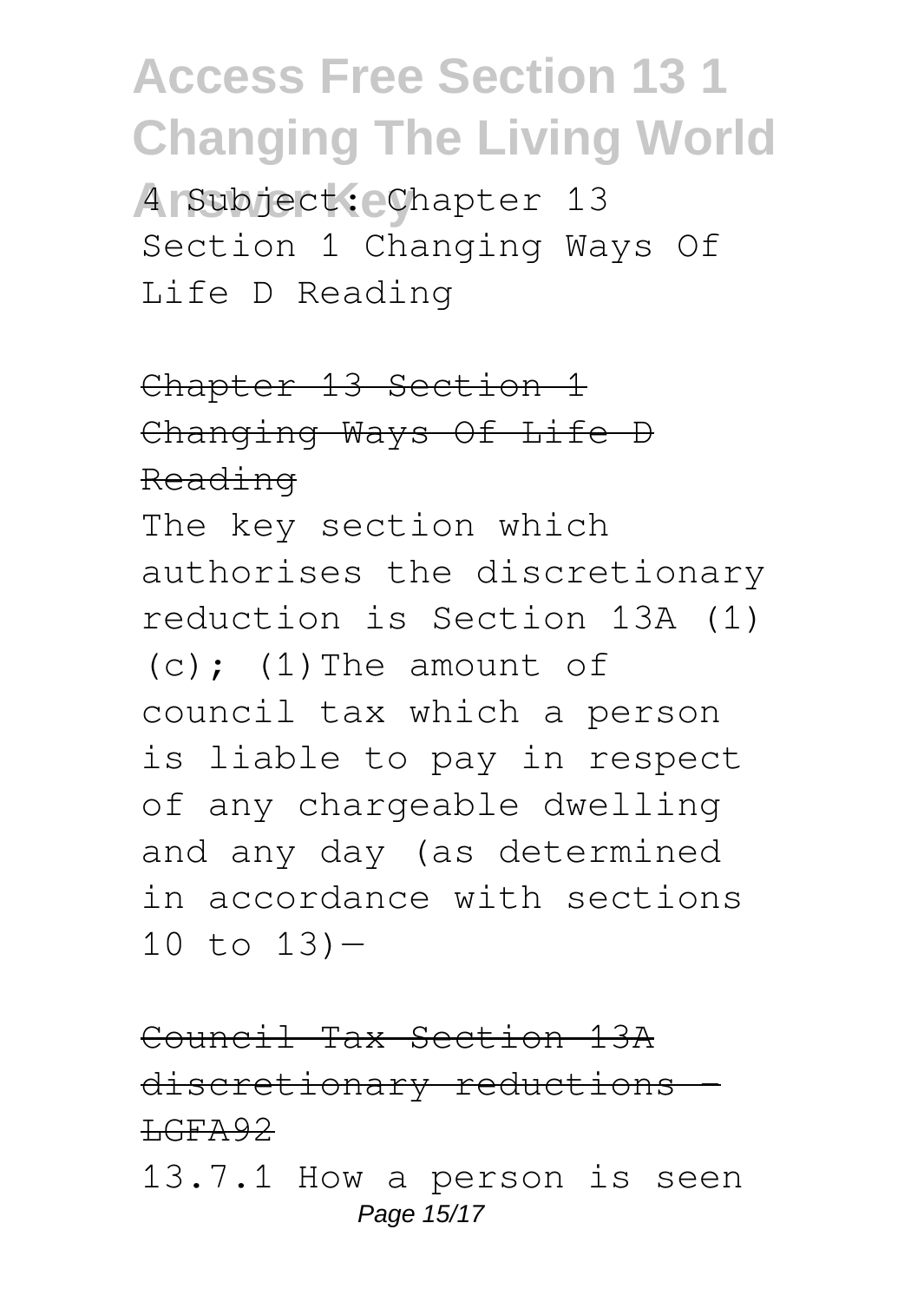to be connected' with another The test in section 1122 of the Corporation Tax Act 2010 applies to determine whether persons are connected. The following persons ...

#### Opting to tax land and buildings (VAT Notice 742A)  $-$  GOV. UK

The Beach Boys' Brian Wilson is just one star who's recorded with a group of girls from Afghanistan.

#### The Miraculous Love Kids: Street kids changing their  $dives$  ...

Guidance to applicants. Section 13A (1) (c) of the Local Government Finance Act Page 16/17